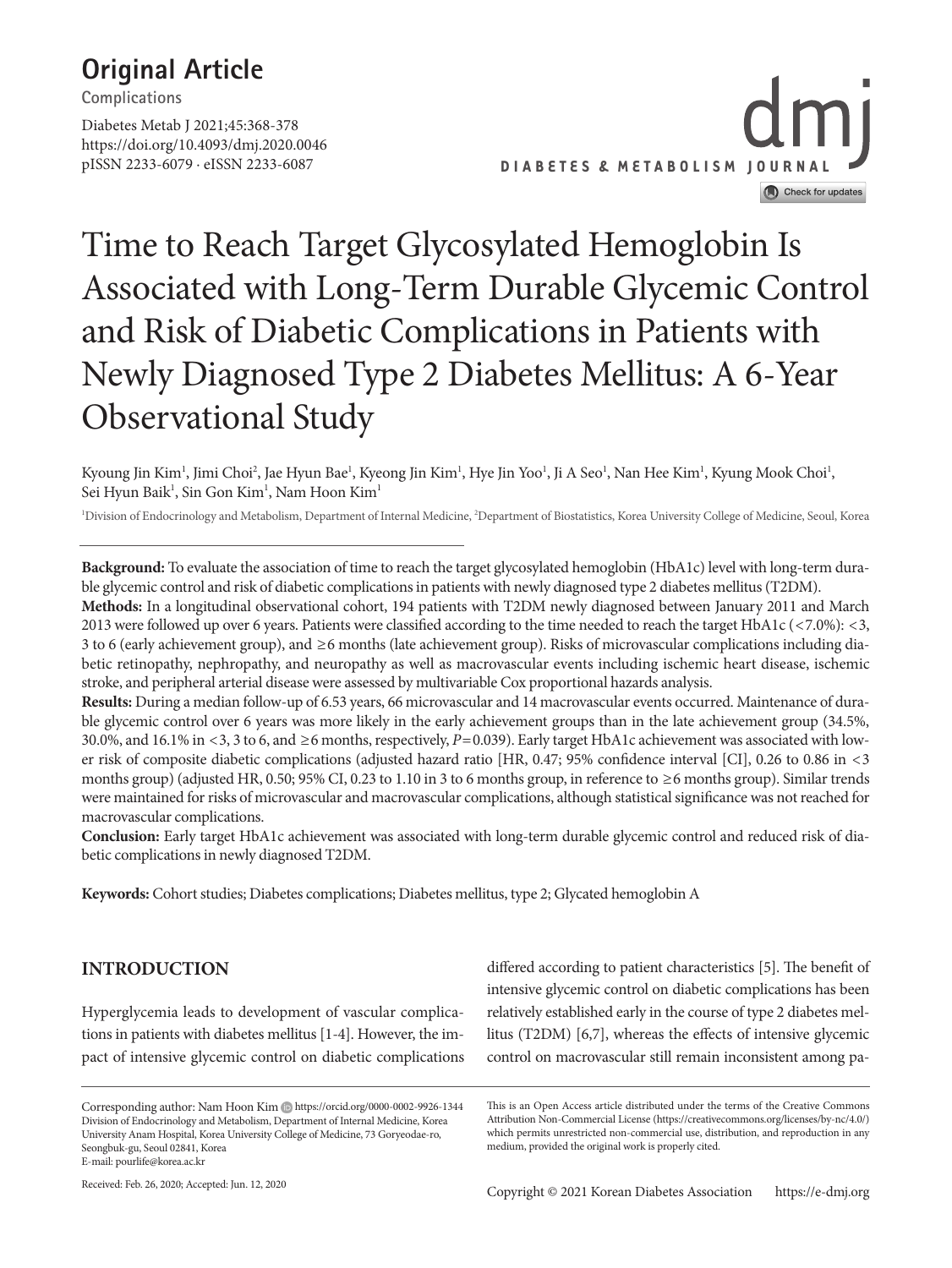tients with longstanding diabetes [8-12]. This so-called legacy effect, referred to as metabolic memory, has also been shown in several observational studies [13-15]. Such evidence has strongly influenced the changes in diabetes management guidelines that have introduced the concept of individual treatment strategies [16].

The United Kingdom Prospective Diabetes Study (UKPDS) has provided important evidence showing the beneficial effect of early intensive glycemic control on lowering diabetic vascular complications in patients with recent-onset T2DM [6,7]. However, the intensive treatment arm in the UKPDS did not reach the target glycosylated hemoglobin (HbA1c) level of below 7.0%, which is the generally recommended target in recent clinical guidelines [7]. These results are similar to those in the Diabetes Control and Complication Trial and the Steno-2 trial [2,17]. Currently, we do not have enough evidence regarding the effect of truly intensive glycemic control on diabetic complications in the early stage of diabetes. We also do not have enough information regarding how fast and how long we need to conduct the intensive glycemic control strategy in those patients.

In a previous retrospective cohort study, we evaluated the factors related to durable glycemic control in newly diagnosed T2DM [18]. From this study, one of the major determinants for durable glycemic control was how early patients achieved the target HbA1c level (<7.0%). Patients who reached the target HbA1c level within 3 months were more likely to maintain durable glycemic control up to 2 years compared with those who did not, suggesting that prompt engagement of an intensive glycemic control strategy right after a diagnosis of diabetes is needed. Based on those results, we hypothesized that early achievement of the target HbA1c level at the time of disease onset would lead to favorable outcomes in terms of diabetic complications as well as long-term durable glycemic control. The aim of this study was to evaluate the impact of early glycemic control on the prevention of future diabetic complications beyond glycemic durability in a real-world clinical setting.

# **METHODS**

# **Study population**

This study was conducted as part of a longitudinal observational T2DM patient cohort, the Anam Diabetes Observational Study (ADIOS). The cohort consisted of 194 men and women aged ≥18 years, who were newly diagnosed with T2DM between January 2011 and March 2013 at a single tertiary medical institution in Korea. The diagnosis of T2DM was based on the diagnostic criteria of the American Diabetes Association [19]. Patients were routinely followed up every 3 to 4 months during the observational period. Each individual' medical history, demographic information, new or advanced symptoms related to diabetic complications, and prescribed medications were recorded at baseline and every visit. Anthropometric data such as systolic and diastolic blood pressure, body weight, and waist circumference were measured at each follow-up visit. The laboratory variables including HbA1c, fasting plasma glucose, serum creatinine, estimated glomerular filtration rate (eGFR), and lipid profiles were also evaluated. The urinary albumin to creatinine ratio was measured every 6 to 12 months. Development or progression of diabetic complications was assessed annually or more frequently based on the clinician's judgement. From the original cohort, 145 patients (74.7%) completed follow-up of over 6 years until October 2018. There have been no regulations for clinicians' judgement for choice of glucose-lowering agents; however, the target of HbA1c to be achieved was set to less than 7.0% at the onset of T2DM in all patients.

The Institutional Review Board of Korea University Anam Hospital approved this study protocol (2017AN0050). All participants provided informed written consent. The STROBE statement checklist is available as Appendix 1.

## **Outcomes**

Long-term durable glycemic control was defined as the maintenance of optimal glycemic control (HbA1c <7.0%) from 6 months after diagnosis up to 6 years without adding other glucose-lowering agents.

Composite diabetic complications including microvascular and macrovascular events were assessed. The prespecified microvascular outcomes were onset or progression of diabetic retinopathy, nephropathy, and neuropathy. The incidence or progression of diabetic retinopathy was assessed by routine eye examination with funduscopy or by ophthalmologists. The incident nonproliferative diabetic retinopathy and progression from nonproliferative to proliferative diabetic retinopathy assessed by ophthalmologists as well as procedures involving vitrectomy or photocoagulation were counted as diabetic retinopathy outcomes. The outcomes of new or worsening nephropathy were defined as having any of the following: progression of albuminuria based on urinary albumin to creatinine ratio (incident microalbuminuria or progression from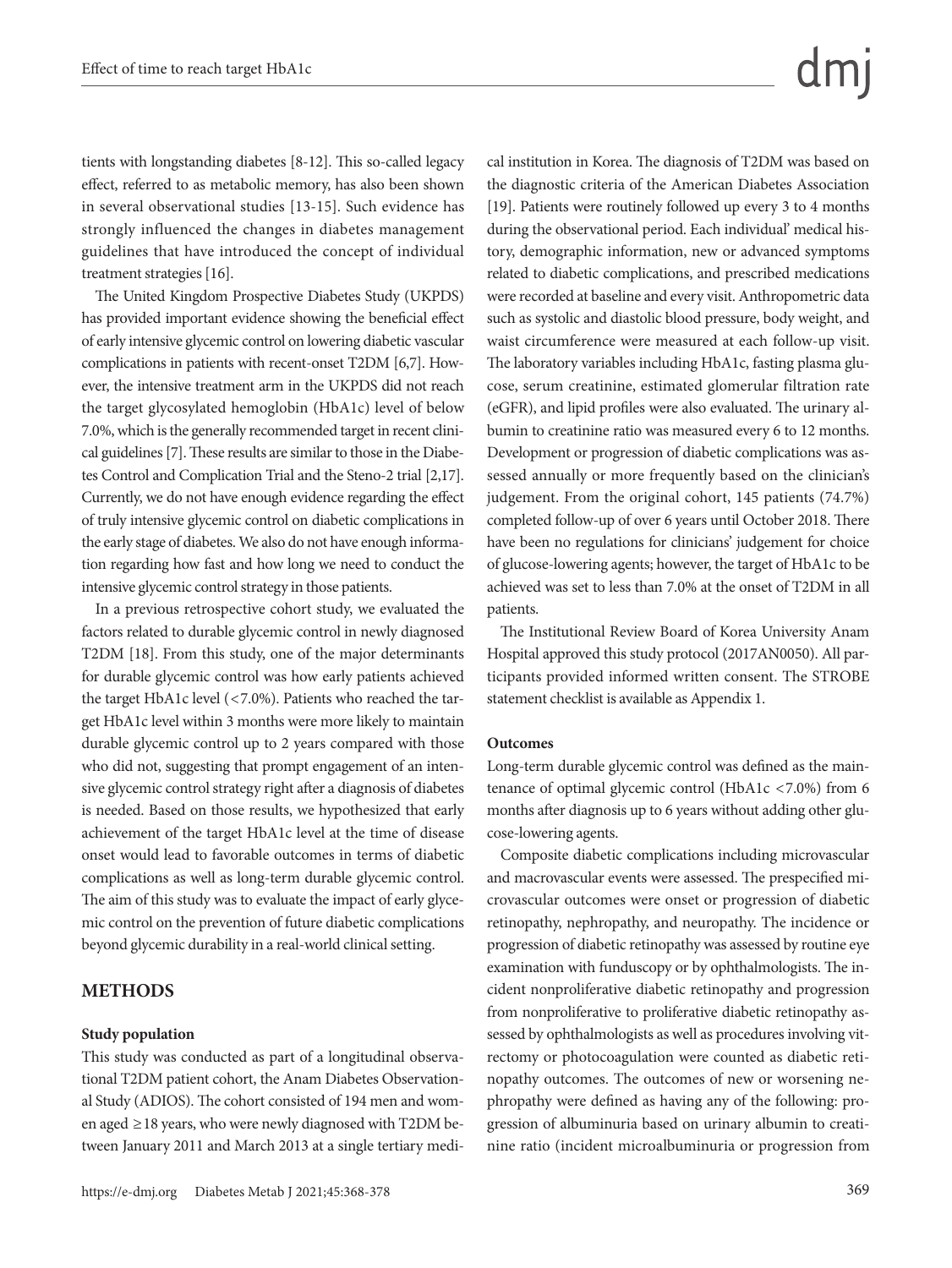microalbuminuria to macroalbuminuria), doubling of serum creatinine,  $\geq$  30% decline in eGFR, or development of endstage kidney disease [20]. Diabetic peripheral neuropathy was assessed by questionnaire, electromyography, or a nerve conduction study. The macrovascular outcomes included atherosclerotic cardiovascular events defined according to diagnostic or therapeutic procedures for ischemic heart disease, ischemic stroke, and peripheral artery disease.

## **Statistical analyses**

Patients were classified into three groups according to the time needed to reach the target HbA1c level (<7.0%) after diagnosis: within 3, 3 to 6 (early achievement groups), and 6 months or over (late achievement group). Patient characteristics are described as number (percent) for categorical variables and mean (standard deviation) for continuous variables. Groups were compared using paired *t*-test, Mann-Whitney *U* test, and analysis of variance. A repeated-measures logistic model for the longitudinal analysis of HbA1c over time was performed to compare mean HbA1c trajectories between groups. Cox proportional hazards regression analysis was used to estimate the hazard ratio (HR) and 95% confidence interval (CI) for long-term durable glycemic control and microvascular and macrovascular complications. Possible confounders including age, sex, smoking, alcohol, education level, physical activity, body mass index (BMI), mean low-density lipoprotein cholesterol, mean systolic blood pressure, eGFR, glucose-lowering agents, antithrombotic agents, statins, antihypertensive drugs, and baseline HbA1c levels were adjusted for analyses. Kaplan-Meier curves were presented to describe the time until the first event of composite complications and to compare differences among groups using a log-rank test. A *P*<0.05 was considered statistically significant. All statistical analyses were performed using SPSS version 24.0 (IBM Co., Armonk, NY, USA).

# **RESULTS**

The baseline characteristics of patients are summarized in Table 1. The mean age was 54.7 years, and mean BMI was 25.6 kg/m<sup>2</sup>. Patient characteristics according to time to reach the target HbA1c level (<3, 3 to 6, and  $\geq$ 6 months) were generally comparable except for a few variables. Subjects in the early target HbA1c achievement groups had higher education levels, higher fasting C-peptide levels, and lower total cholesterol levels than those in the late achievement group. The mean HbA1c

level at diagnosis was tended to be higher in the later achievement group than that in the early achievement groups (8.9%, 8.9%, and 9.7% in the <3, 3 to 6, and  $\geq$ 6 months groups, respectively), but the difference was not significant. Accordingly, sulfonylurea (SU) and insulins were more frequently prescribed in those patients (Supplementary Table 1).

# **Time to target HbA1c achievement and long-term durable glycemic control**

Of 194 patients in the original cohort, 145 patients completed the follow-up. We excluded patients who had positive autoantibodies, died from other underlying diseases and lost to follow-up (Supplementary Fig. 1). The mean follow-up duration was 6.53 years (range, 5 to 9). The HbA1c trajectory in each group is presented in Supplementary Fig. 2. Mean HbA1c levels during 6-year were  $6.6\% \pm 0.6\%$ ,  $6.7\% \pm 0.6\%$ , and  $7.3\% \pm$ 0.8% in the <3, 3 to 6, and  $\geq$ 6 months, respectively.

We examined the association between time to reach the target HbA1c level (<7.0%) and long-term durable glycemic control (Fig. 1). Compared with patients who reached the target HbA1c over 6 months after diagnosis, those who reached the target value within 6 months were more likely to maintain durable glycemic control (34.5%, 30.0%, and 16.1% in the <3, 3 to 6, and  $\geq$ 6 months groups, respectively,  $P=0.039$ ), suggesting that earlier glycemic target achievement is responsible for long-term durable glycemic control in new-onset T2DM.

# **Time to target HbA1c achievement and microvascular and macrovascular events**

During follow-up, 66 microvascular and 14 macrovascular events occurred. Diabetic complication events occurred more frequently in the late achievement group than in the early achievement groups: 31.9%, 30.8%, and 48.7% in the <3, 3 to 6, and ≥6 months groups, respectively (Table 2). The risk of composite diabetic complications was significantly lower (adjusted HR, 0.47; 95% CI, 0.26 to 0.86) in the earliest target HbA1c achievement group (<3 months) than in the late target HbA1c achievement group ( $\geq 6$  months) after adjusting for confounding variables. Similar results were found for microvascular complications. Macrovascular events also occurred less frequently in the early achievement groups than in the late achievement group; however, the HR was not significant probably because of the low number of events in each group. Further adjustment for mean HbA1c during 6 years in the same analyses did not largely change the direction of the results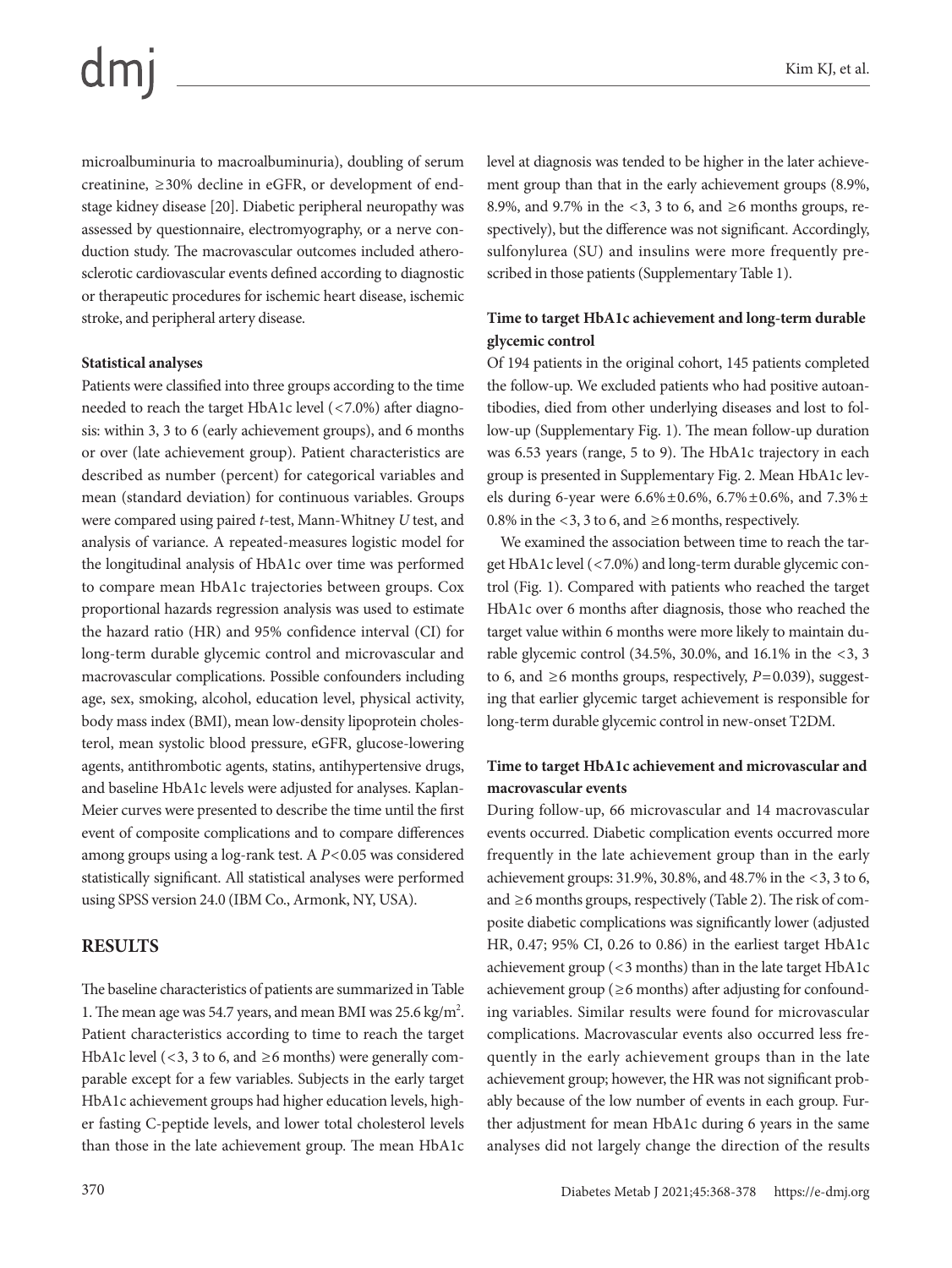|                                           | Total                             | Time to reach target HbA1c (<7.0%) |                                             |                                  |           |
|-------------------------------------------|-----------------------------------|------------------------------------|---------------------------------------------|----------------------------------|-----------|
| Variable                                  | $(n=194)$                         |                                    | <3 months ( $n=116$ ) 3-6 months ( $n=39$ ) | $\geq 6$ months ( <i>n</i> =39)  | $P$ value |
| Age, yr                                   | $54.7 \pm 11.7$                   | $54.0 \pm 11.5$                    | $58.1 \pm 12.2$                             | $53.3 \pm 11.5$                  | 0.120     |
| Male sex                                  | 119(61.3)                         | 81 (69.8)                          | 17(43.6)                                    | 21(53.8)                         | 0.021     |
| Weight, kg                                | $69.6 \pm 13.7$                   | $71.3 \pm 14.1$                    | $67.1 \pm 10.5$                             | $66.8 \pm 14.4$                  | 0.095     |
| Body mass index, kg/m <sup>2</sup>        | $25.6 \pm 4.0$                    | $25.9 \pm 4.3$                     | $25.4 \pm 2.8$                              | $24.9 \pm 3.8$                   | 0.352     |
| Waist circumference, cm                   | $87.6 \pm 12.5$                   | $88.1 \pm 14.2$                    | $88.7 \pm 8.5$                              | $85.2 \pm 10.2$                  | 0.404     |
| Smoking                                   |                                   |                                    |                                             |                                  | 0.046     |
| None/Former/Current                       | 84 (43.3)/37 (19.1)/<br>73 (37.6) | 44 (37.9)/21 (18.1)/<br>51(44.0)   | $20(51.3)/8(20.5)$ /<br>11(28.2)            | $20(51.3)/8(20.5)$ /<br>11(28.2) |           |
| Alcohol                                   |                                   |                                    |                                             |                                  | 0.217     |
| No/Yes                                    | 96 (49.5)/98 (50.5)               | 53 (45.7)/63 (54.3)                | 24(61.5)/15(38.5)                           | 19 (48.7)/20 (51.3)              |           |
| Education                                 |                                   |                                    |                                             |                                  | 0.029     |
| Less than middle school                   | 39(20.1)                          | 18(17.0)                           | 11(34.4)                                    | 10(26.3)                         |           |
| High school                               | 70(36.1)                          | 41 (38.7)                          | 11(34.4)                                    | 18 (47.4)                        |           |
| More than college                         | 67(34.5)                          | 47(44.3)                           | 10(31.3)                                    | 10(26.3)                         |           |
| Exercise                                  |                                   |                                    |                                             |                                  | 0.962     |
| None                                      | 115(59.3)                         | 68 (59.6)                          | 23(59.0)                                    | 24(61.5)                         |           |
| $\leq$ 2 times weekly                     | 13(6.7)                           | 9(7.9)                             | 1(2.6)                                      | 3(7.7)                           |           |
| $\geq$ 3 times weekly                     | 64 (33.0)                         | 37(32.5)                           | 15(38.5)                                    | 12(30.8)                         |           |
| Glucose, fasting, mg/dL                   | $166.9 \pm 64.6$                  | $161.39 \pm 63.6$                  | $165.6 \pm 65.8$                            | $185.3 \pm 64.6$                 | 0.147     |
| HbA1c at diagnosis, %                     | $9.1 \pm 2.3$                     | $8.9 \pm 2.3$                      | $8.9 \pm 2.3$                               | $9.7 \pm 2.3$                    | 0.149     |
| C-peptide, fasting, ng/mL <sup>a</sup>    | $2.13 \pm 1.09$                   | $2.3 \pm 1.1$                      | $2.1 \pm 1.1$                               | $1.8 \pm 0.7$                    | 0.065     |
| Serum creatinine, mg/dL                   | $0.85 \pm 0.18$                   | $0.8 \pm 0.2$                      | $0.8 \pm 0.2$                               | $0.9 \pm 0.2$                    | 0.884     |
| Estimated GFR, mL/min/1.73 m <sup>2</sup> | $88.3 \pm 20.6$                   | $90.2 \pm 19.5$                    | $86.0 \pm 18.2$                             | $85.0 \pm 25.3$                  | 0.291     |
| SBP, mm Hg                                | $127.0 \pm 15.9$                  | $125.8 \pm 14.2$                   | $127.5 \pm 16.2$                            | $130.1 \pm 20.1$                 | 0.348     |
| HDL-C, mg/dL                              | $46.0 \pm 10.9$                   | $45.7 \pm 9.7$                     | $47.7 \pm 13.1$                             | $45.3 \pm 12.2$                  | 0.553     |
| LDL-C, mg/dL                              | $96.1 \pm 32.6$                   | $94.1 \pm 36.0$                    | $97.3 \pm 25.1$                             | $101.1 \pm 28.1$                 | 0.601     |
| Triglyceride, mg/dL                       | $164.3 \pm 125.4$                 | $153.1 \pm 81.6$                   | $177.2 \pm 216.3$                           | $185.0 \pm 108.0$                | 0.309     |
| Treatment                                 |                                   |                                    |                                             |                                  |           |
| Metformin                                 | 157 (80.9)                        | 93 (80.2)                          | 33 (84.6)                                   | 31 (79.5)                        | 0.523     |
| Sulfonylurea                              | 74 (38.1)                         | 37(31.9)                           | 15(38.5)                                    | 22(56.4)                         | 0.010     |
| Meglitinide                               | 11(5.7)                           | 4(3.4)                             | 2(5.1)                                      | 5(12.8)                          | 0.050     |
| DPP-4 inhibitor                           | 33 (17.0)                         | 17(14.7)                           | 8(20.5)                                     | 8(20.5)                          | 0.343     |
| Thiazolidinedione                         | 19(9.8)                           | 12(10.3)                           | 3(7.7)                                      | 4(10.3)                          | 0.516     |
| $\alpha$ -Glucosidase inhibitor           | 3(1.5)                            | 2(1.7)                             | $\boldsymbol{0}$                            | 1(2.6)                           | 0.853     |
| Insulin                                   | 48 (24.7)                         | 25(21.6)                           | 8(20.5)                                     | 15(38.5)                         | 0.063     |
| Statin                                    | 98 (50.5)                         | 72 (85.7)                          | 28 (93.3)                                   | 29 (93.5)                        | 0.385     |
| RAS inhibitor                             | 50(25.8)                          | 23(27.4)                           | 8(26.7)                                     | 10(32.3)                         | 0.875     |
| Anti-thrombotics                          | 45(23.2)                          | 27(32.1)                           | 11(36.7)                                    | 8(25.8)                          | 0.688     |

**Table 1.** Baseline characteristics according to time to target HbA1c achievement

Values are presented as mean±standard deviation or number (%).

HbA1c, glycosylated hemoglobin; GFR, glomerular filtration rate; SBP, systolic blood pressure; HDL-C, high-density lipoprotein cholesterol; LDL-C, low-density lipoprotein cholesterol; DPP-4, dipeptidyl peptidase-4; RAS, renin-angiotensin-aldosterone system. a Statistical significance was estimated after log transformation.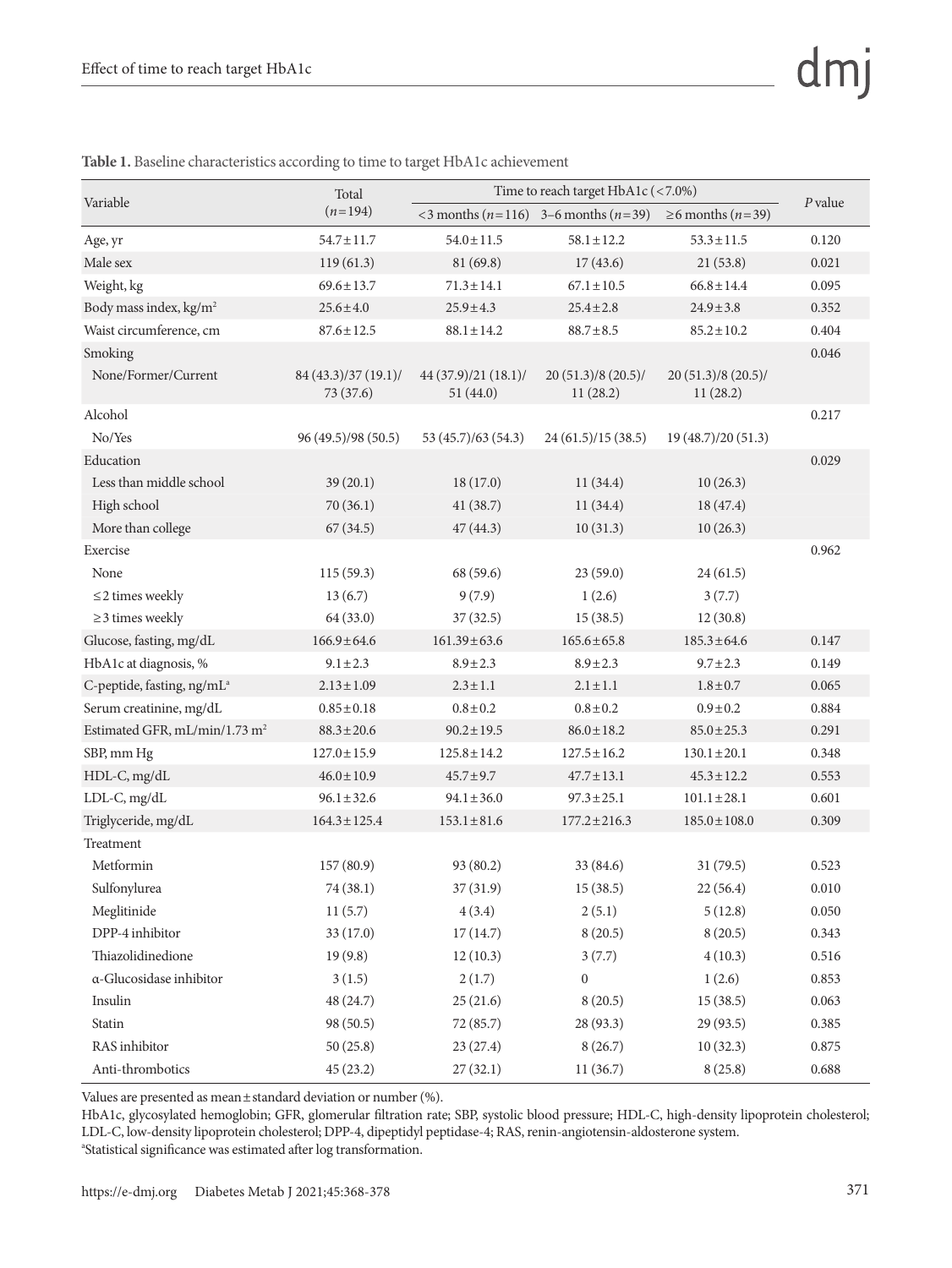|                             | No. of events $(\% )$     |                          |                             | Adjusted HR <sup>a</sup>  |                          |                             |
|-----------------------------|---------------------------|--------------------------|-----------------------------|---------------------------|--------------------------|-----------------------------|
| Time to reach target HbA1c  | $<$ 3 months<br>$(n=116)$ | $3-6$ months<br>$(n=39)$ | $\geq$ 6 months<br>$(n=39)$ | $<$ 3 months<br>$(n=116)$ | $3-6$ months<br>$(n=39)$ | $\geq$ 6 months<br>$(n=39)$ |
| Composite complications     | 37(31.9)                  | 12(30.8)                 | 19(48.7)                    | $0.47(0.26 - 0.86)$       | $0.50(0.23 - 1.10)$      | 1 (Reference)               |
| Microvascular complications | 35(30.2)                  | 12(30.8)                 | 19(48.7)                    | $0.42(0.23 - 0.77)$       | $0.48(0.22 - 1.05)$      | 1 (Reference)               |
| Diabetic retinopathy        | 23(23.2)                  | 6(16.2)                  | 10(27.8)                    | $0.72(0.27-1.90)$         | $0.56(0.17-1.89)$        | 1 (Reference)               |
| Diabetic neuropathy         | 14(14.4)                  | 8(21.6)                  | 8(22.2)                     | $0.60(0.21-1.74)$         | $1.26(0.37-4.30)$        | 1 (Reference)               |
| Diabetic nephropathy        | 16(18.8)                  | 3(10.0)                  | 8(25.8)                     | $0.36(0.12-1.10)$         | $0.23(0.05-1.19)$        | 1 (Reference)               |
| Macrovascular complications | 7(6.0)                    | 3(7.7)                   | 4(10.3)                     | $0.37(0.07-2.13)$         | $0.72(0.11-4.62)$        | 1 (Reference)               |
| Ischemic heart disease      | 4(4.8)                    | 2(6.7)                   | 3(9.4)                      | $0.35(0.04-3.54)$         | $0.41(0.03 - 5.24)$      | 1 (Reference)               |
| Ischemic stroke             | 2(2.4)                    | 1(3.3)                   | $\overline{\phantom{a}}$    |                           |                          |                             |
| Peripheral artery disease   | 1(1.2)                    | 1(3.3)                   | 1(3.2)                      | $0.34(0.01-9.79)$         | $1.31(0.03 - 51.21)$     | 1 (Reference)               |

**Table 2.** HRs for the risks of diabetic complications according to time to reach target HbA1c according to the Cox proportional hazards model

HR, hazard ratio; HbA1c, glycosylated hemoglobin.

a Adjusted for age, sex, body mass index, smoking, alcohol, education, physical activity, mean low-density lipoprotein cholesterol, mean systolic blood pressure, baseline estimated glomerular filtration rate, glucose-lowering agents, antithrombotic agents, statins, antihypertensive drugs, and baseline HbA1c.



**Fig. 1.** The proportion of long-term glycemic control according to the time to reach target glycosylated hemoglobin (HbA1c; <7.0%) (differences between groups, *P*=0.039).

## (Supplementary Table 2).

Kaplan-Meier curves also demonstrated a lower disease-free probability of composite diabetic complications in the early achievement groups than in the late achievement group although it showed borderline statistical significance (log-rank test, *P*=0.060) (Fig. 2).

# **DISCUSSION**

In this observational cohort study, we found that time to reach target HbA1c achievement was closely associated with long-



**Fig. 2.** Kaplan-Meier curves for cumulative survival incidence of diabetic complications according to time to reach target glycosylated hemoglobin. (A) Composite complications (log rank test, early achievement groups vs. late achievement group; *P*= 0.060). (B) Microvascular outcomes (log rank test, early achievement groups vs. late achievement group;  $P=0.034$ ). DFS, disease free survival.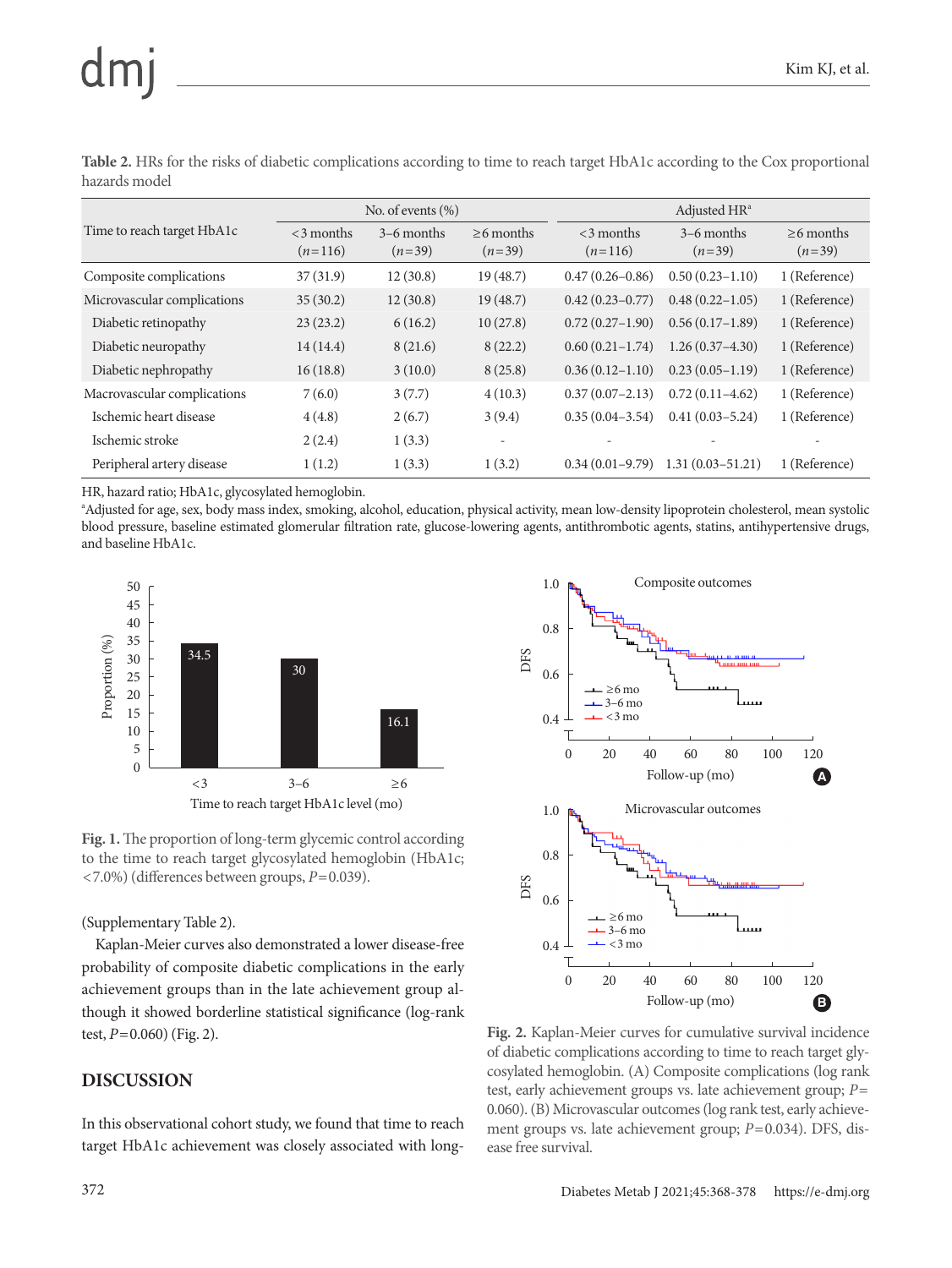term glycemic control and risk of diabetic complications in new-onset T2DM. These results have important clinical implications in the management of T2DM. First, the outcome of patients with T2DM, especially regarding development of diabetic complications, is determined very early in the course of disease progression. Second, early intervention in the management of hyperglycemia is important to reduce the risk of diabetic complications as well as to maintain long-term durable glycemic control.

The association between early glycemic control intervention and long-term favorable glycemic control was shown in several clinical trials. For example, short-term early intensive insulin therapy with multiple daily injections or the use of an insulin pump in drug-naive patients with T2DM resulted in a high rate of diabetes remission during 1 year [21]. Initial triple combination therapy with metformin, pioglitazone, and exenatide was superior in terms of 2-year glycemic control to conventional sequential add-on therapy in new-onset T2DM [22]. Both studies suggested that β-cell preservation from glucotoxicity in the early stage of diabetes could have beneficial effects on long-term glycemic control [23,24]. Our study provided a different level of evidence regarding this issue because of its observational, rather than interventional, nature. On the assumption that all patients received standard diabetes care, the results in this study clearly indicated that reaching the target HbA1c level within 6 months after diagnosis would lead to long-term glycemic control in routine clinical practice. The glycemic control in the early stage can be explained by many patient or clinician factors including the recovery rate from glucotoxicity, the response to drug therapy, the intensity of drug therapy, or the patient's attitude to the diabetes management. Although currently we do not definitively know what the major factor is that determines early favorable glycemic control, such early control during the first 6 months after diagnosis could be a critical determinant for 6-year glycemic control in patients with new-onset T2DM.

The benefit of early intensive glycemic control for reducing diabetic complications has been shown in previous randomized controlled trials. The UKPDS reported that intensive glycemic control reduced the risk of microvascular complications by 25% compared with conventional treatment in recent-onset T2DM [6,25]. The 10-year follow-up of the UKPDS confirmed that intensive glycemic control was associated with a low incidence of macrovascular complications and similar results were reproduced in a few cohort studies [26]. The Diabetes and Ag-

# ing Study reported that patients with HbA1c levels ≥6.5% for the first year after diagnosis had an increased risk of both microvascular and macrovascular events compared with patients with HbA1c levels <6.5% among patients with newly diagnosed T2DM [13]. A recent large cohort study also supported that the degree of glycemic control significantly affected the development of cardiac event in even asymptomatic diabetic individuals [27]. In line with those studies, our study added information about the importance of the earliest stage in the course of diabetes: the earlier the achievement of the target HbA1c, the lower the complication risk. We speculated that early target achievement is responsible for the low risk of diabetic complications via long-term durable glycemic control. In addition, we also found that visit-to-visit HbA1c variability was lower in the early achievement groups than that in the later

achievement group (SD, 0.96, 0.99, and 1.27 in the  $<3$ , 3 to 6, and  $\geq$ 6 months groups, respectively,  $P$ =0.042), which may have affected the development of diabetic complications. Glycemic variability has recently drawn much interest as a strong prognostic factor for diabetes complications and mortality [28- 31]. It has been demonstrated that oscillating glucose could result in damage to endothelial cells and increase oxidative stress more than continuous hyperglycemia in both healthy and T2DM subjects [32].

We also noted that patients in the late target achievement group had low level of baseline C-peptide with frequent use of SU and insulins, which means they had dysfunctional pancreatic β-cell. Previous studies have already identified the relationship between β-cell dysfunction and the development of diabetic complications [33]. Glucotoxicity followed by prolonged hyperglycemia induces β-cell dysfunction possibly through mitochondrial dysfunction with production of reactive oxygen species, endoplasmic reticulum stress, and increased levels of intracellular calcium, which are also relevant to the development of complications such as neuropathy, nephropathy and cardiovascular disease [33,34]. Therefore, β-cell dysfunction in the late achievement group was likely to directly or indirectly associated with to the development of diabetic complication in our study.

The current study has several limitations. First, the number of subjects and the outcomes, especially of macrovascular events, was small. There were 61 microvascular and 13 macrovascular outcomes in total, which might limit the statistical analyses. Second, some clinicians' and patients' factors, specifically the engagement of glucose-lowering agents which might influ-

# dm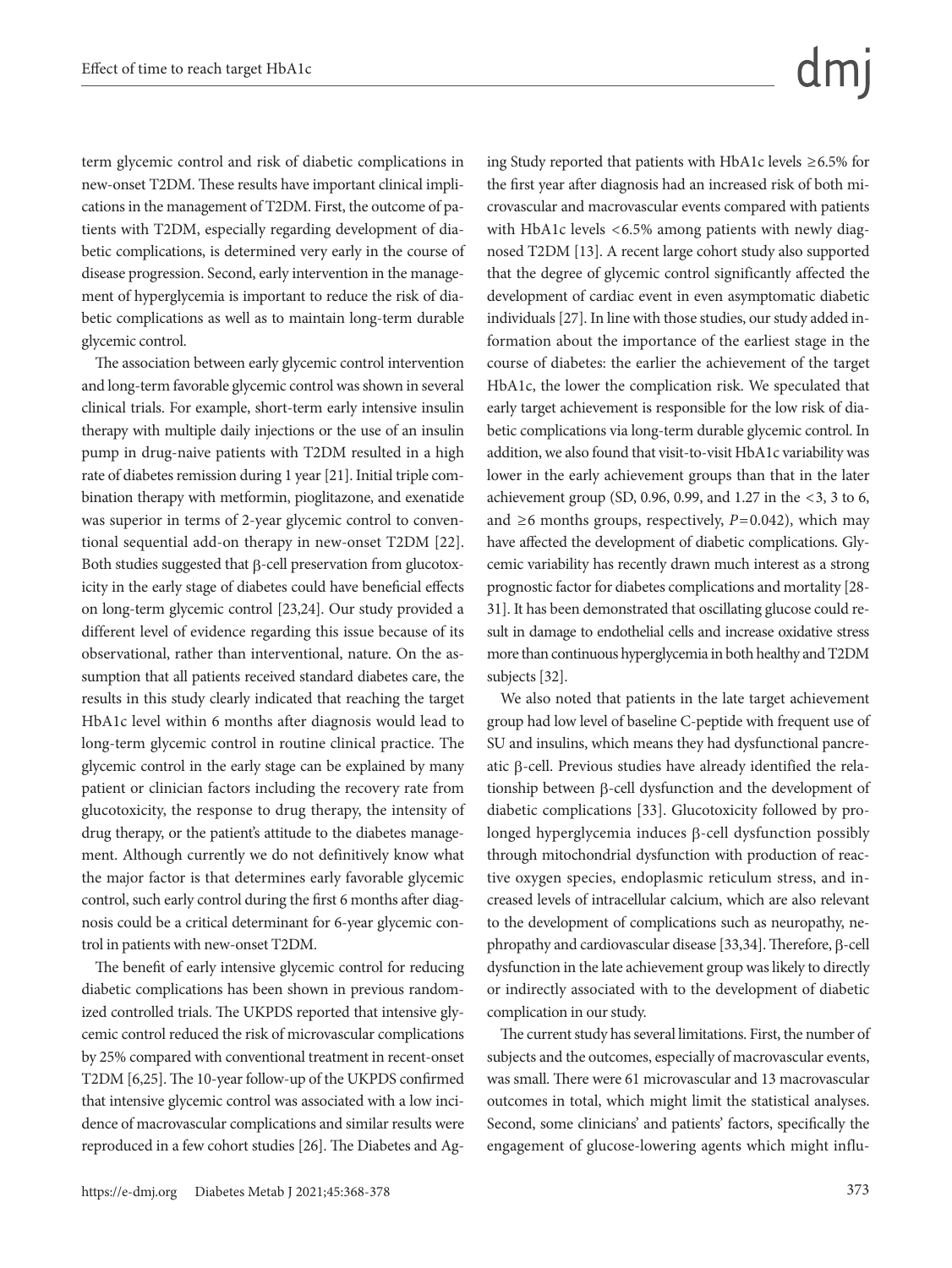enced the outcomes were not controlled during the observational period. Therefore, glucose lowering agents including insulins were adjusted for the subsequent analyses. Third, there might be a possibility that the low mean HbA1c levels at diagnosis, although it was not significant, in the early target achievement group may have affected the low risk of complications.

In conclusion, among patients with newly diagnosed T2DM, early achievement of the target HbA1c level was associated with long-term durable glycemic control and a lower rate of diabetic complications, especially microvascular complications, compared with late target HbA1c achievement. More intervention in the earliest stages of the disease is needed for better diabetes care.

# **SUPPLEMENTARY MATERIALS**

Supplementary materials related to this article can be found online at https://doi.org/10.4093/dmj.2020.0046.

# **CONFLICTS OF INTEREST**

No potential conflict of interest relevant to this article was reported.

# **AUTHOR CONTRIBUTIONS**

Conception or design: N.H.K.

Acquisition, analysis, or interpretation of data: K.J.K., J.C., J.H.B., K.J.K., H.J.Y., J.A.S., N.H.K., K.M.C., S.H.B., S.G.K., N.H.K.

Drafting the work or revising: K.J.K.

Final approval of the manuscript: K.J.K., J.C., J.H.B., K.J.K., H.J.Y., J.A.S., N.H.K., K.M.C., S.H.B., S.G.K., N.H.K.

# **ORCID**

Kyoung Jin Kim *https://orcid.org/0000-0001-7925-2515* Nam Hoon Kim *https://orcid.org/0000-0002-9926-1344*

# **FUNDING**

This study was supported by a Korea University Grant K1625581 (author Nam Hoon Kim).

# **ACKNOWLEDGMENTS**

None

# **REFERENCES**

- 1. Fabre J, Balant LP, Dayer PG, Fox HM, Vernet AT. The kidney in maturity onset diabetes mellitus: a clinical study of 510 patients. Kidney Int 1982;21:730-8.
- 2. Gaede P, Lund-Andersen H, Parving HH, Pedersen O. Effect of a multifactorial intervention on mortality in type 2 diabetes. N Engl J Med 2008;358:580-91.
- 3. Gu K, Cowie CC, Harris MI. Diabetes and decline in heart disease mortality in US adults. JAMA 1999;281:1291-7.
- 4. Reddy MA, Zhang E, Natarajan R. Epigenetic mechanisms in diabetic complications and metabolic memory. Diabetologia 2015;58:443-55.
- 5. Monnier L, Colette C, Schlienger JL, Bauduceau B, Owens DR. Glucocentric risk factors for macrovascular complications in diabetes: glucose 'legacy' and 'variability': what we see, know and try to comprehend. Diabetes Metab 2019;45:401-8.
- 6. UK Prospective Diabetes Study (UKPDS) Group. Intensive blood-glucose control with sulphonylureas or insulin compared with conventional treatment and risk of complications in patients with type 2 diabetes (UKPDS 33). Lancet 1998;352: 837-53.
- 7. Holman RR, Paul SK, Bethel MA, Matthews DR, Neil HA. 10- Year follow-up of intensive glucose control in type 2 diabetes. N Engl J Med 2008;359:1577-89.
- 8. ADVANCE Collaborative Group, Patel A, MacMahon S, Chalmers J, Neal B, Billot L, et al. Intensive blood glucose control and vascular outcomes in patients with type 2 diabetes. N Engl J Med 2008;358:2560-72.
- 9. Action to Control Cardiovascular Risk in Diabetes Study Group, Gerstein HC, Miller ME, Byington RP, Goff DC Jr, Bigger JT, et al. Effects of intensive glucose lowering in type 2 diabetes. N Engl J Med 2008;358:2545-59.
- 10. Duckworth W, Abraira C, Moritz T, Reda D, Emanuele N, Reaven PD, et al. Glucose control and vascular complications in veterans with type 2 diabetes. N Engl J Med 2009;360:129- 39.
- 11. Ray KK, Seshasai SR, Wijesuriya S, Sivakumaran R, Nethercott S, Preiss D, et al. Effect of intensive control of glucose on cardiovascular outcomes and death in patients with diabetes mellitus: a meta-analysis of randomised controlled trials. Lancet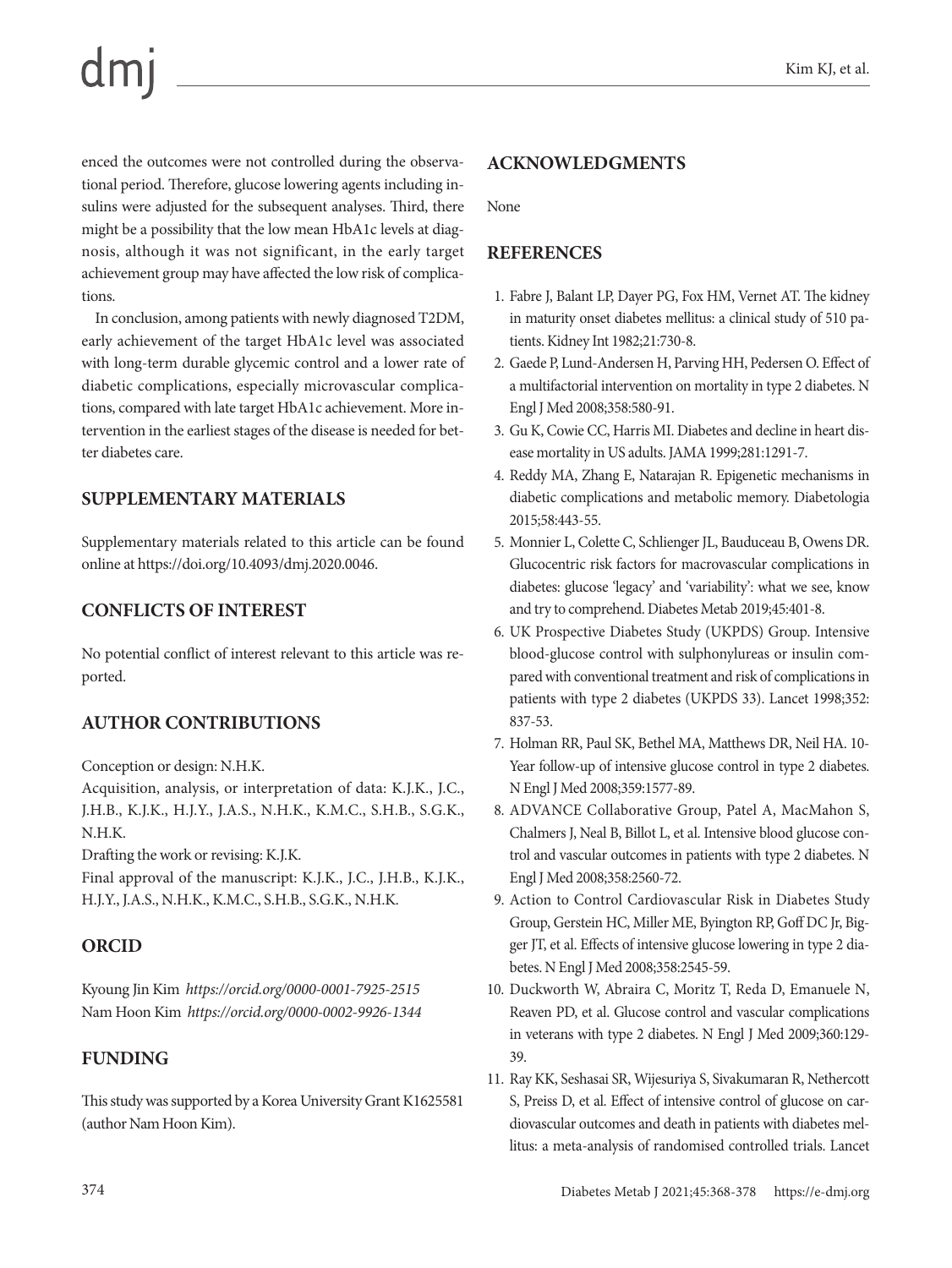2009;373:1765-72.

- 12. Skyler JS, Bergenstal R, Bonow RO, Buse J, Deedwania P, Gale EA, et al. Intensive glycemic control and the prevention of cardiovascular events: implications of the ACCORD, ADVANCE, and VA Diabetes Trials: a position statement of the American Diabetes Association and a Scientific Statement of the American College of Cardiology Foundation and the American Heart Association. J Am Coll Cardiol 2009;53:298-304.
- 13. Laiteerapong N, Ham SA, Gao Y, Moffet HH, Liu JY, Huang ES, et al. The legacy effect in type 2 diabetes: impact of early glycemic control on future complications (the diabetes & aging study). Diabetes Care 2019;42:416-26.
- 14. Macisaac RJ, Jerums G. Intensive glucose control and cardiovascular outcomes in type 2 diabetes. Heart Lung Circ 2011;20: 647-54.
- 15. Action to Control Cardiovascular Risk in Diabetes Follow-On (ACCORDION) Eye Study Group and the Action to Control Cardiovascular Risk in Diabetes Follow-On (ACCORDION) Study Group. Persistent effects of intensive glycemic control on retinopathy in type 2 diabetes in the Action to Control Cardiovascular Risk in Diabetes (ACCORD) follow-on study. Diabetes Care 2016;39:1089-100.
- 16. Inzucchi SE, Bergenstal RM, Buse JB, Diamant M, Ferrannini E, Nauck M, et al. Management of hyperglycemia in type 2 diabetes: a patient-centered approach: position statement of the American Diabetes Association (ADA) and the European Association for the Study of Diabetes (EASD). Diabetes Care 2012; 35:1364-79.
- 17. Nathan DM, Cleary PA, Backlund JY, Genuth SM, Lachin JM, Orchard TJ, et al. Intensive diabetes treatment and cardiovascular disease in patients with type 1 diabetes. N Engl J Med 2005; 353:2643-53.
- 18. Kim KJ, Choi JH, Kim KJ, An JH, Kim HY, Kim SG, et al. Determinants of long-term durable glycemic control in new-onset type 2 diabetes mellitus. Diabetes Metab J 2017;41:284-95.
- 19. Genuth S, Alberti KG, Bennett P, Buse J, Defronzo R, Kahn R, et al. Follow-up report on the diagnosis of diabetes mellitus. Diabetes Care 2003;26:3160-7.
- 20. Shimizu M, Furuichi K, Toyama T, Funamoto T, Kitajima S, Hara A, et al. Decline in estimated glomerular filtration rate is associated with risk of end-stage renal disease in type 2 diabetes with macroalbuminuria: an observational study from JDNCS. Clin Exp Nephrol 2018;22:377-87.
- 21. Weng J, Li Y, Xu W, Shi L, Zhang Q, Zhu D, et al. Effect of intensive insulin therapy on beta-cell function and glycaemic con-

trol in patients with newly diagnosed type 2 diabetes: a multicentre randomised parallel-group trial. Lancet 2008;371:1753- 60.

- 22. Abdul-Ghani MA, Puckett C, Triplitt C, Maggs D, Adams J, Cersosimo E, et al. Initial combination therapy with metformin, pioglitazone and exenatide is more effective than sequential add-on therapy in subjects with new-onset diabetes: results from the Efficacy and Durability of Initial Combination Therapy for Type 2 Diabetes (EDICT): a randomized trial. Diabetes Obes Metab 2015;17:268-75.
- 23. Chen HS, Wu TE, Jap TS, Hsiao LC, Lee SH, Lin HD. Beneficial effects of insulin on glycemic control and beta-cell function in newly diagnosed type 2 diabetes with severe hyperglycemia after short-term intensive insulin therapy. Diabetes Care 2008; 31:1927-32.
- 24. Meier JJ. Beta cell mass in diabetes: a realistic therapeutic target? Diabetologia 2008;51:703-13.
- 25. UK Prospective Diabetes Study (UKPDS) Group. Effect of intensive blood-glucose control with metformin on complications in overweight patients with type 2 diabetes (UKPDS 34). Lancet 1998;352:854-65.
- 26. Stratton IM, Adler AI, Neil HA, Matthews DR, Manley SE, Cull CA, et al. Association of glycaemia with macrovascular and microvascular complications of type 2 diabetes (UKPDS 35): prospective observational study. BMJ 2000;321:405-12.
- 27. Park GM, Lee CH, Lee SW, Yun SC, Kim YH, Kim YG, et al. Impact of diabetes control on subclinical atherosclerosis: analysis from coronary computed tomographic angiography registry. Diabetes Metab J 2020;44:470-9.
- 28. Nalysnyk L, Hernandez-Medina M, Krishnarajah G. Glycaemic variability and complications in patients with diabetes mellitus: evidence from a systematic review of the literature. Diabetes Obes Metab 2010;12:288-98.
- 29. Muggeo M, Verlato G, Bonora E, Zoppini G, Corbellini M, de Marco R. Long-term instability of fasting plasma glucose, a novel predictor of cardiovascular mortality in elderly patients with non-insulin-dependent diabetes mellitus: the Verona Diabetes Study. Circulation 1997;96:1750-4.
- 30. Lin CC, Chen CC, Chen FN, Li CI, Liu CS, Lin WY, et al. Risks of diabetic nephropathy with variation in hemoglobin A1c and fasting plasma glucose. Am J Med 2013;126:1017.
- 31. Jung HS. Clinical implications of glucose variability: chronic complications of diabetes. Endocrinol Metab (Seoul) 2015;30: 167-74.
- 32. Ceriello A, Esposito K, Piconi L, Ihnat MA, Thorpe JE, Testa R,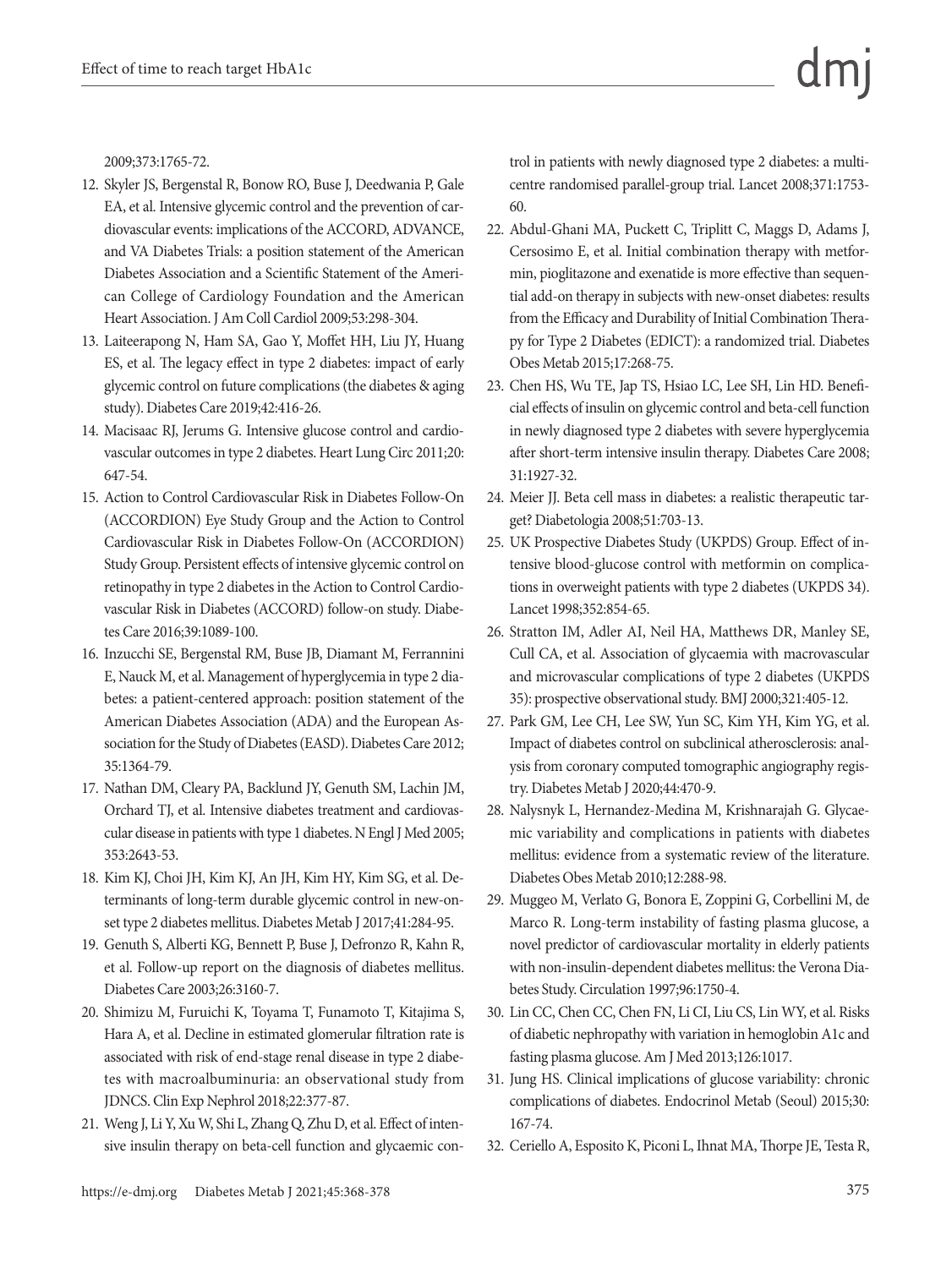# dmj

et al. Oscillating glucose is more deleterious to endothelial function and oxidative stress than mean glucose in normal and type 2 diabetic patients. Diabetes 2008;57:1349-54.

33. Chang-Chen KJ, Mullur R, Bernal-Mizrachi E. Beta-cell failure as a complication of diabetes. Rev Endocr Metab Disord 2008; 9:329-43.

34. Allen DA, Yaqoob MM, Harwood SM. Mechanisms of high glucose-induced apoptosis and its relationship to diabetic complications. J Nutr Biochem 2005;16:705-13.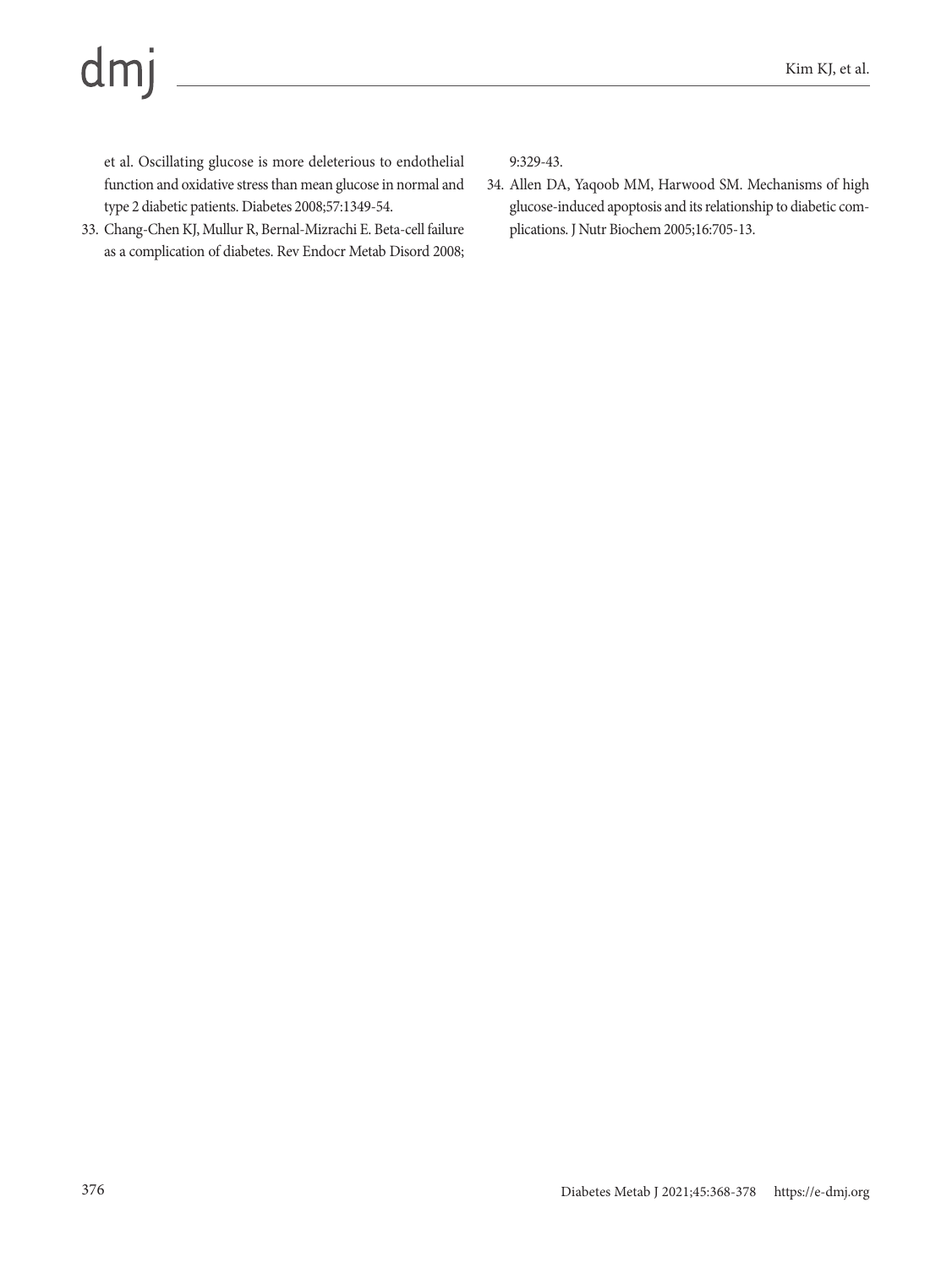|                          | Item<br>no.  | Recommendation                                                                                                                                                                                                       | Page<br>no.                      |
|--------------------------|--------------|----------------------------------------------------------------------------------------------------------------------------------------------------------------------------------------------------------------------|----------------------------------|
| Title and abstract       | 1            | (a) Indicate the study's design with a commonly used term in the title or the abstract                                                                                                                               | $1 - 3$                          |
|                          |              | (b) Provide in the abstract an informative and balanced summary of what was done and<br>what was found                                                                                                               | $2 - 3$                          |
| Introduction             |              |                                                                                                                                                                                                                      |                                  |
| Background/rationale     | 2            | Explain the scientific background and rationale for the investigation being reported                                                                                                                                 | $4 - 5$                          |
| Objectives               | 3            | State specific objectives, including any prespecified hypotheses                                                                                                                                                     | 5                                |
| Methods                  |              |                                                                                                                                                                                                                      |                                  |
| Study design             | 4            | Present key elements of study design early in the paper                                                                                                                                                              | $5 - 6$                          |
| Setting                  | 5            | Describe the setting, locations, and relevant dates, including periods of recruitment,<br>exposure, follow-up, and data collection                                                                                   | 5                                |
| Participants             | 6            | (a) Give the eligibility criteria, and the sources and methods of selection of participants.<br>Describe methods of follow-up                                                                                        | $5 - 6$                          |
|                          |              | (b) For matched studies, give matching criteria and number of exposed and unexposed                                                                                                                                  | $5 - 6$                          |
| Variables                | 7            | Clearly define all outcomes, exposures, predictors, potential confounders, and effect<br>modifiers. Give diagnostic criteria, if applicable                                                                          | $7 - 8$                          |
| Data sources/measurement | $8^{\circ}$  | For each variable of interest, give sources of data and details of methods of assessment<br>(measurement). Describe comparability of assessment methods if there is more than<br>one group                           | $6 - 7$                          |
| <b>Bias</b>              | 9            | Describe any efforts to address potential sources of bias                                                                                                                                                            | $7 - 8$                          |
| Study size               | 10           | Explain how the study size was arrived at                                                                                                                                                                            | 8                                |
| Quantitative variables   | 11           | Explain how quantitative variables were handled in the analyses. If applicable, describe<br>which groupings were chosen and why                                                                                      | $6 - 8$                          |
| Statistical methods      | 12           | (a) Describe all statistical methods, including those used to control for confounding                                                                                                                                | $7 - 8$                          |
|                          |              | (b) Describe any methods used to examine subgroups and interactions                                                                                                                                                  | $7 - 8$                          |
|                          |              | (c) Explain how missing data were addressed                                                                                                                                                                          | $7 - 8$                          |
|                          |              | (d) If applicable, explain how loss to follow-up was addressed                                                                                                                                                       | $7 - 8$                          |
|                          |              | (e) Describe any sensitivity analyses                                                                                                                                                                                | $7 - 8$                          |
| Results                  |              |                                                                                                                                                                                                                      |                                  |
| Participants             | $13^a$       | (a) Report numbers of individuals at each stage of study-e.g., numbers potentially<br>eligible, examined for eligibility, confirmed eligible, included in the study,<br>completing follow-up, and analysed           | 8<br>(Supplementary<br>Fig. $1)$ |
|                          |              | (b) Give reasons for non-participation at each stage                                                                                                                                                                 | 8                                |
|                          |              | (c) Consider use of a flow diagram                                                                                                                                                                                   | 8                                |
| Descriptive data         | $14^{\circ}$ | (a) Give characteristics of study participants (e.g., demographic, clinical, social) and<br>information on exposures and potential confounders                                                                       | 8<br>(Table 1)                   |
|                          |              | (b) Indicate number of participants with missing data for each variable of interest                                                                                                                                  | 8                                |
|                          |              | (c) Summarise follow-up time (e.g., average and total amount)                                                                                                                                                        | 6                                |
| Outcome data             | $15^{\circ}$ | Report numbers of outcome events or summary measures over time                                                                                                                                                       | $8 - 9$                          |
| Main results             | 16           | (a) Give unadjusted estimates and, if applicable, confounder-adjusted estimates and<br>their precision (e.g., 95% confidence interval). Make clear which confounders were<br>adjusted for and why they were included | $8 - 9$                          |
|                          |              | (b) Report category boundaries when continuous variables were categorized                                                                                                                                            | 7                                |
|                          |              | (c) If relevant, consider translating estimates of relative risk into absolute risk for a<br>meaningful time period                                                                                                  | $8 - 9$                          |

**Appendix 1.** STROBE statement: checklist of items that should be included in reports of cohort studies

(*Continued to the next page*)